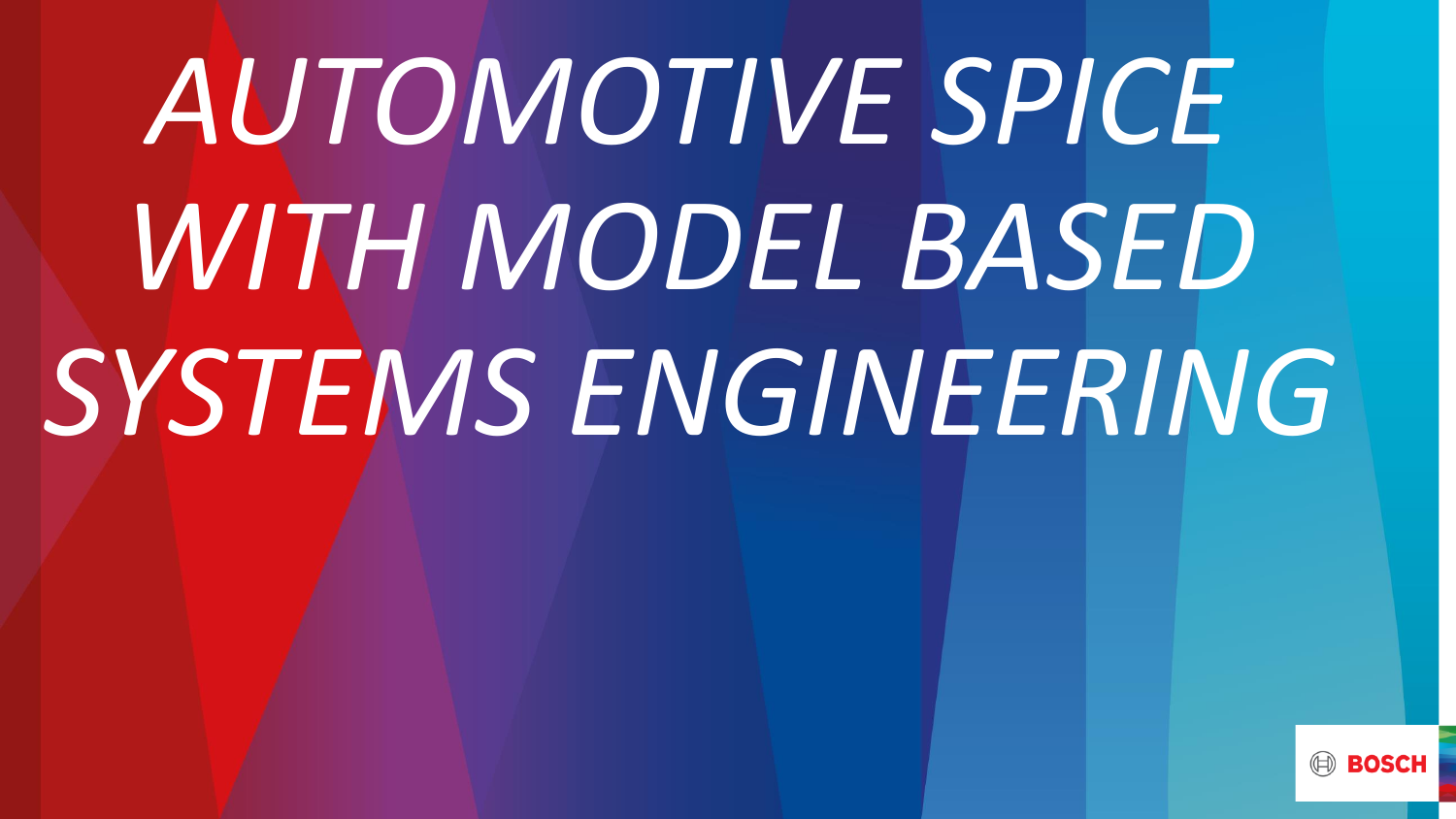# **Motivation** Automotive SPICE With Model Based Systems Engineering

Automotive Spice is applied in all developments of Electronic Control Units of Robert Bosch powertrain systems. For SYS.3 system architectural design the following base practices are defined:

- BP1 Develop system architectural design.
- BP2 Allocate system requirements.
- BP3 Define interfaces for system elements.
- BP4 Describe dynamic behavior.
- BP5 Evaluate alternative system architectural design.
- BP6 Establish bidirectional traceability.
- BP7 Ensure consistency.
- BP8 Communicate agreed system architectural design.

Special challenges in our development are the high amount of projects and design variance which require an efficient tooling to gain user acceptance. As Simulink is a well known tool for software engineering, Robert Bosch powertrain systems developed a Model Based Systems Engineering solution using the Mathworks toolchain.

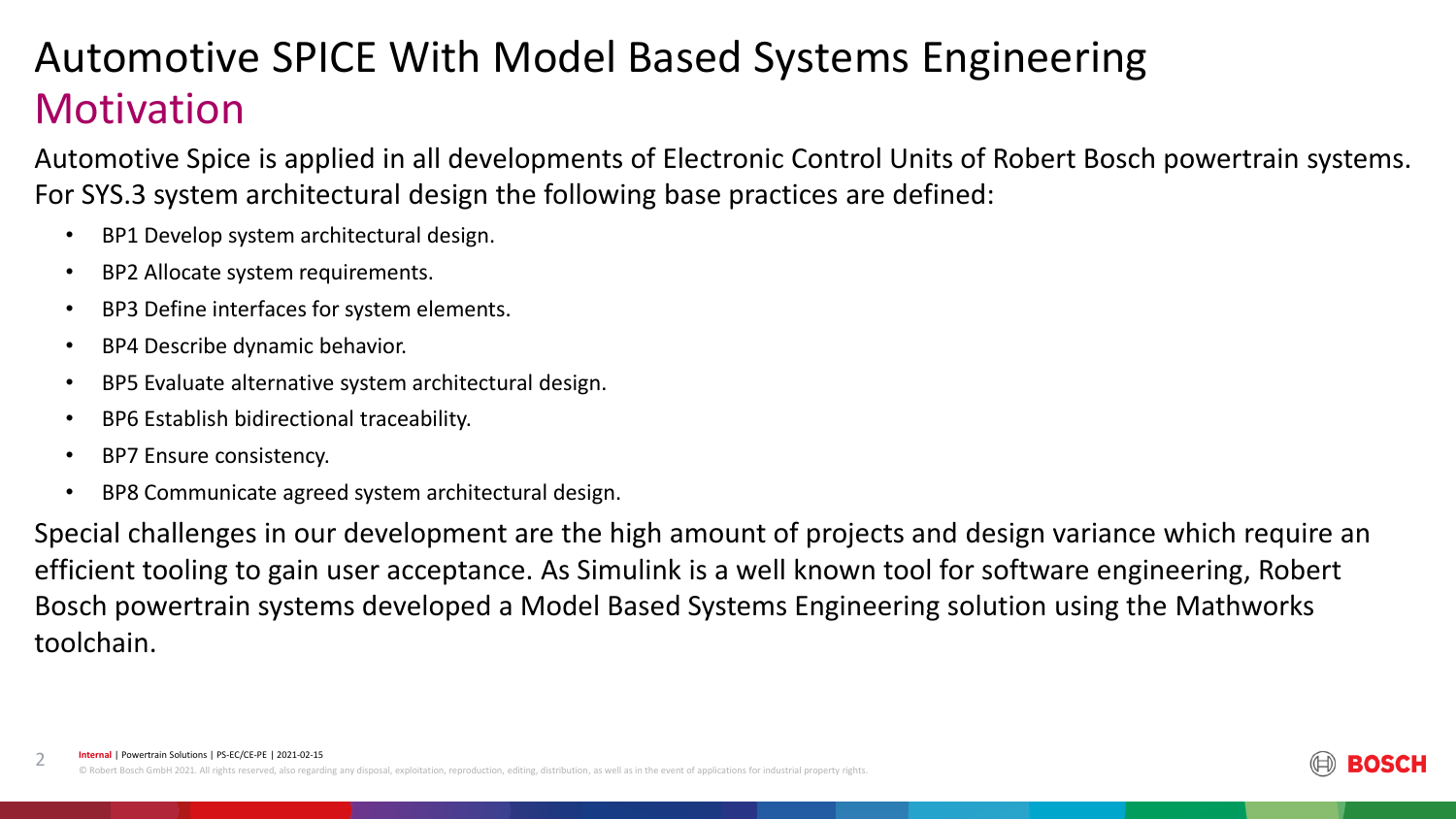# SYS.3 System architectural design - Overview of model structure Automotive SPICE With Model Based Systems Engineering

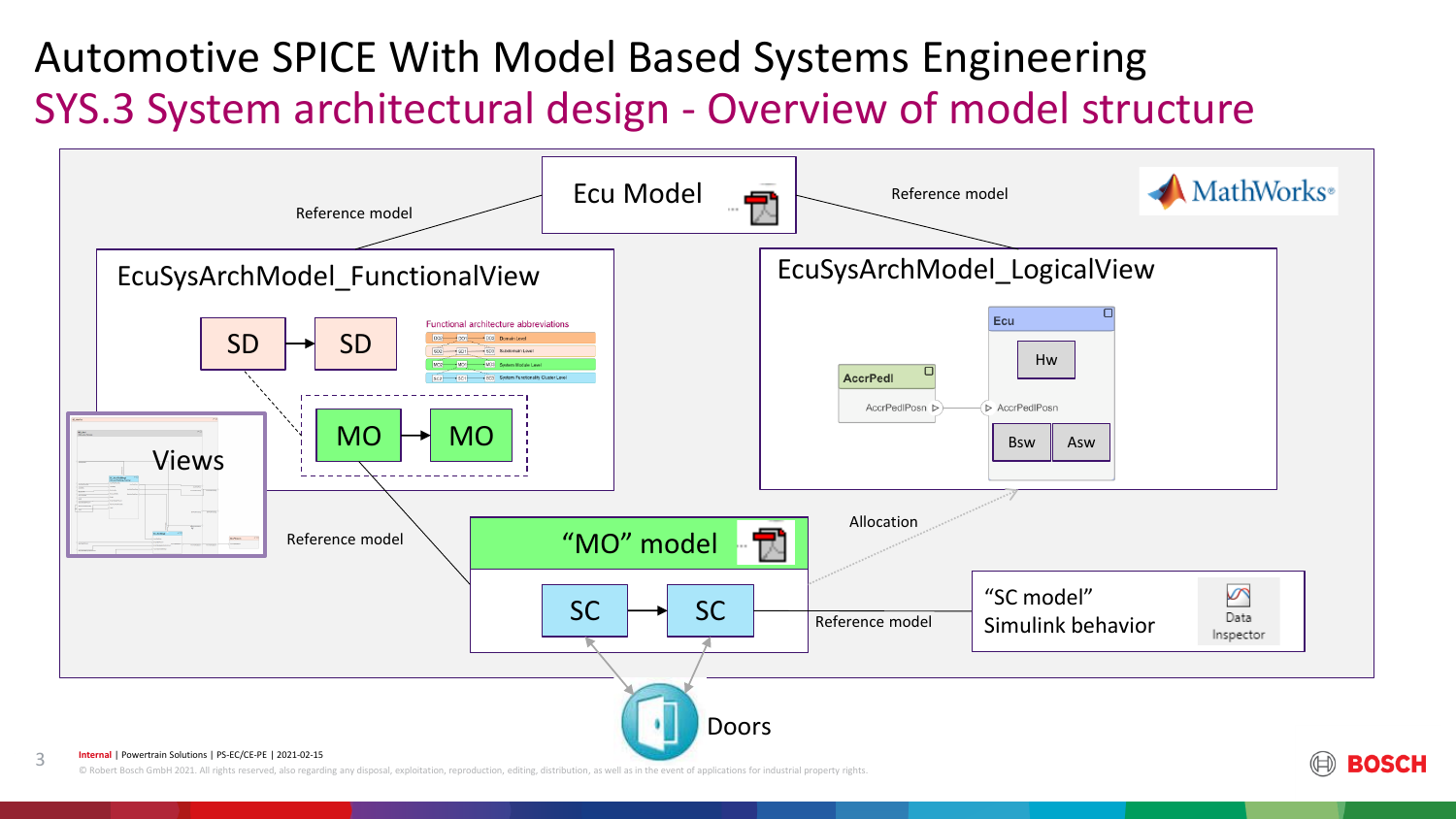### <span id="page-3-0"></span>SYS.3 BP1 Develop System Architectural Design Automotive SPICE With Model Based Systems Engineering

- ▶ The ECU system elements are identified through analysis of an existing software against the reference architecture database. In the database the software elements are mapped against system elements.
- $\triangleright$  For each sub-system = "MO" the initial System architecture model is created through System Composer architecture import including links to requirements and interfaces.



**ROSCI** 

### **Internal** | Powertrain Solutions | PS-EC/CE-PE | 2021-02-15 4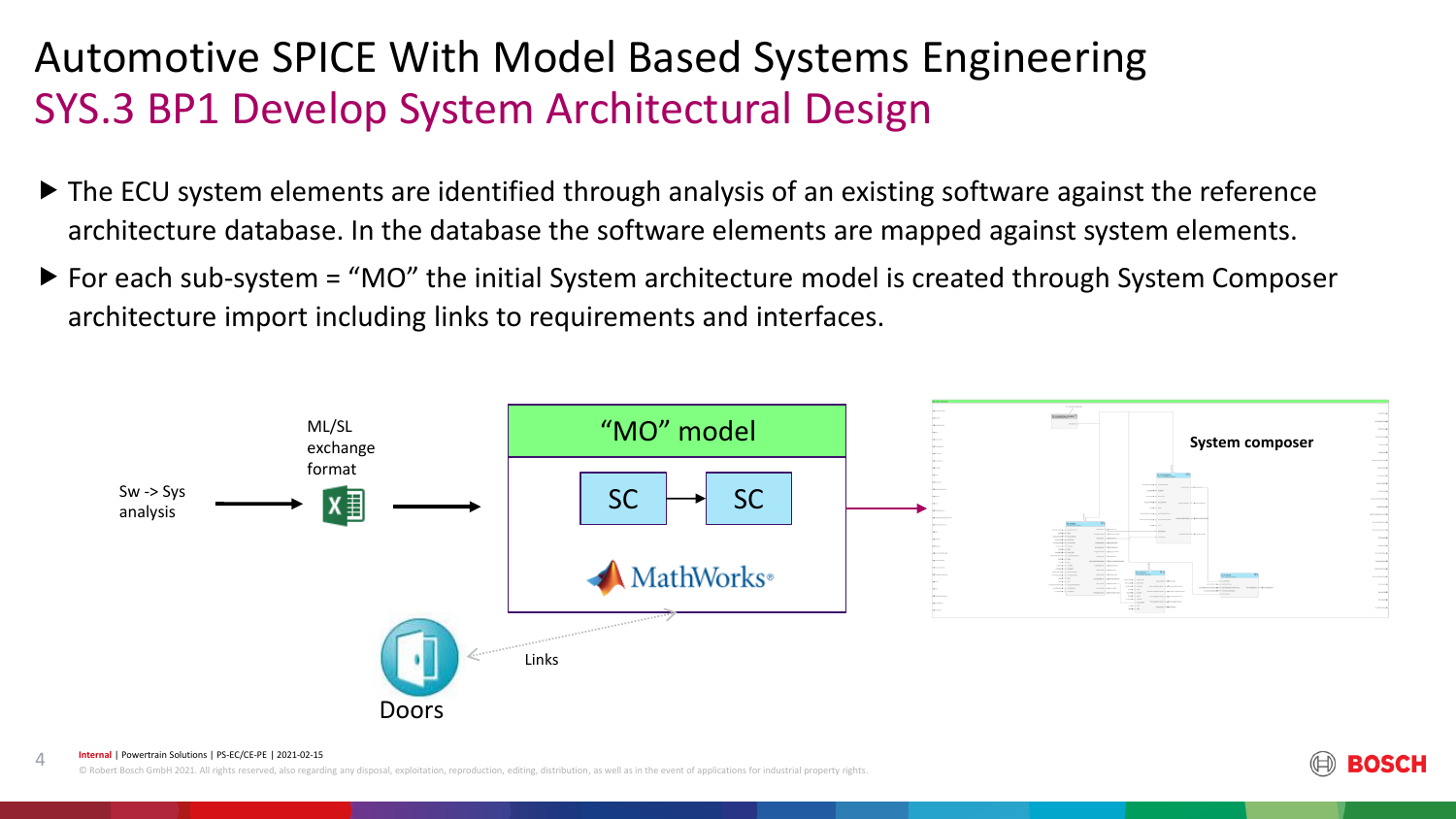### SYS.3 BP1 Develop System Architectural Design Automotive SPICE With Model Based Systems Engineering

▶ The full functional architecture of the system is defined by the referenced subsystem models including feature views to focus on the relevant interactions.





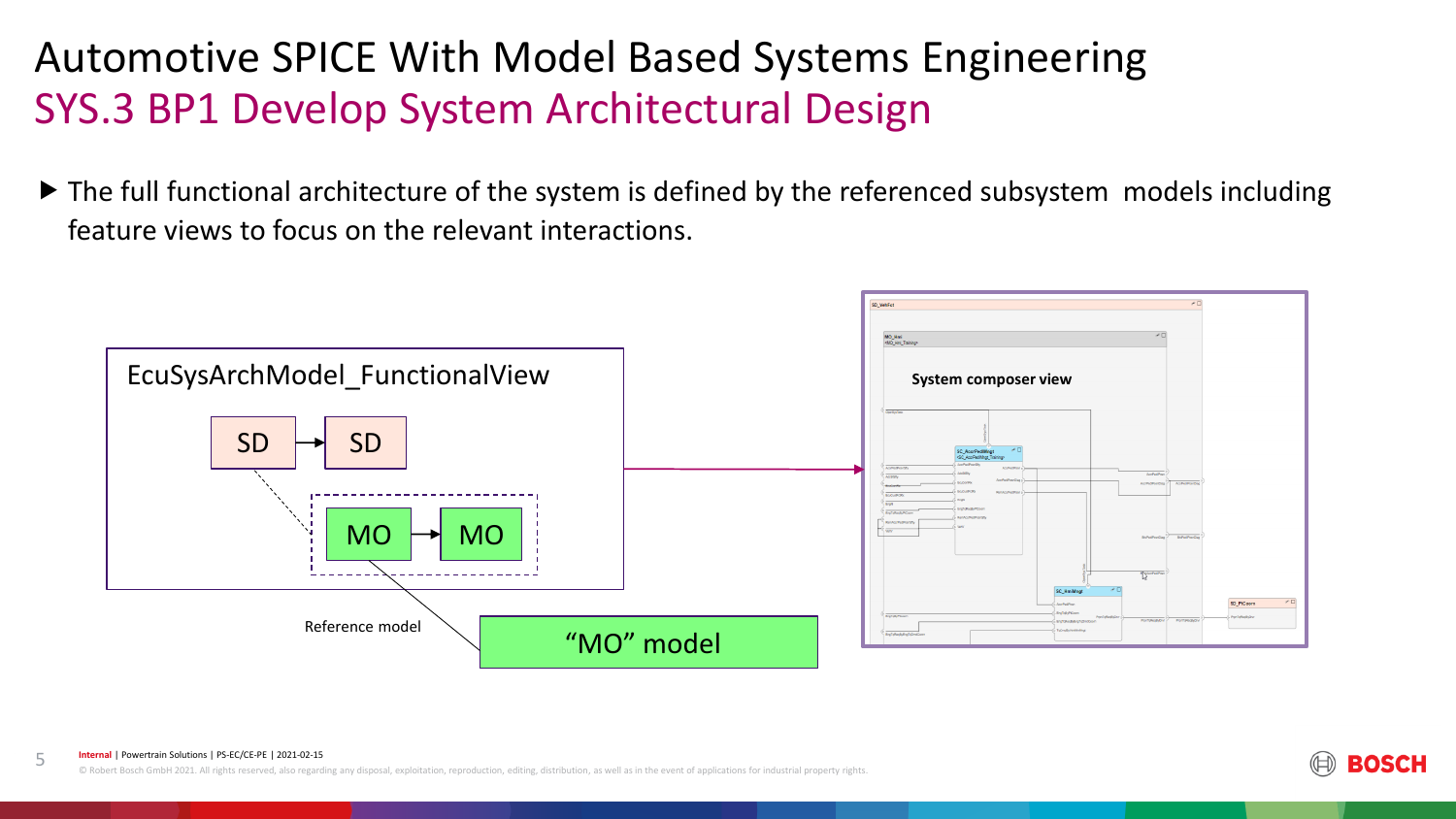### <span id="page-5-0"></span>SYS.3 BP1 Develop System Architectural Design Automotive SPICE With Model Based Systems Engineering

- $\blacktriangleright$  The logical elements of the ECU and the system context is defined in a separate model.
- The functional elements are allocated to the logical view.
- This is especially useful to evaluate different system architectural designs (SYS.3 BP5)



### **Internal** | Powertrain Solutions | PS-EC/CE-PE | 2021-02-15 6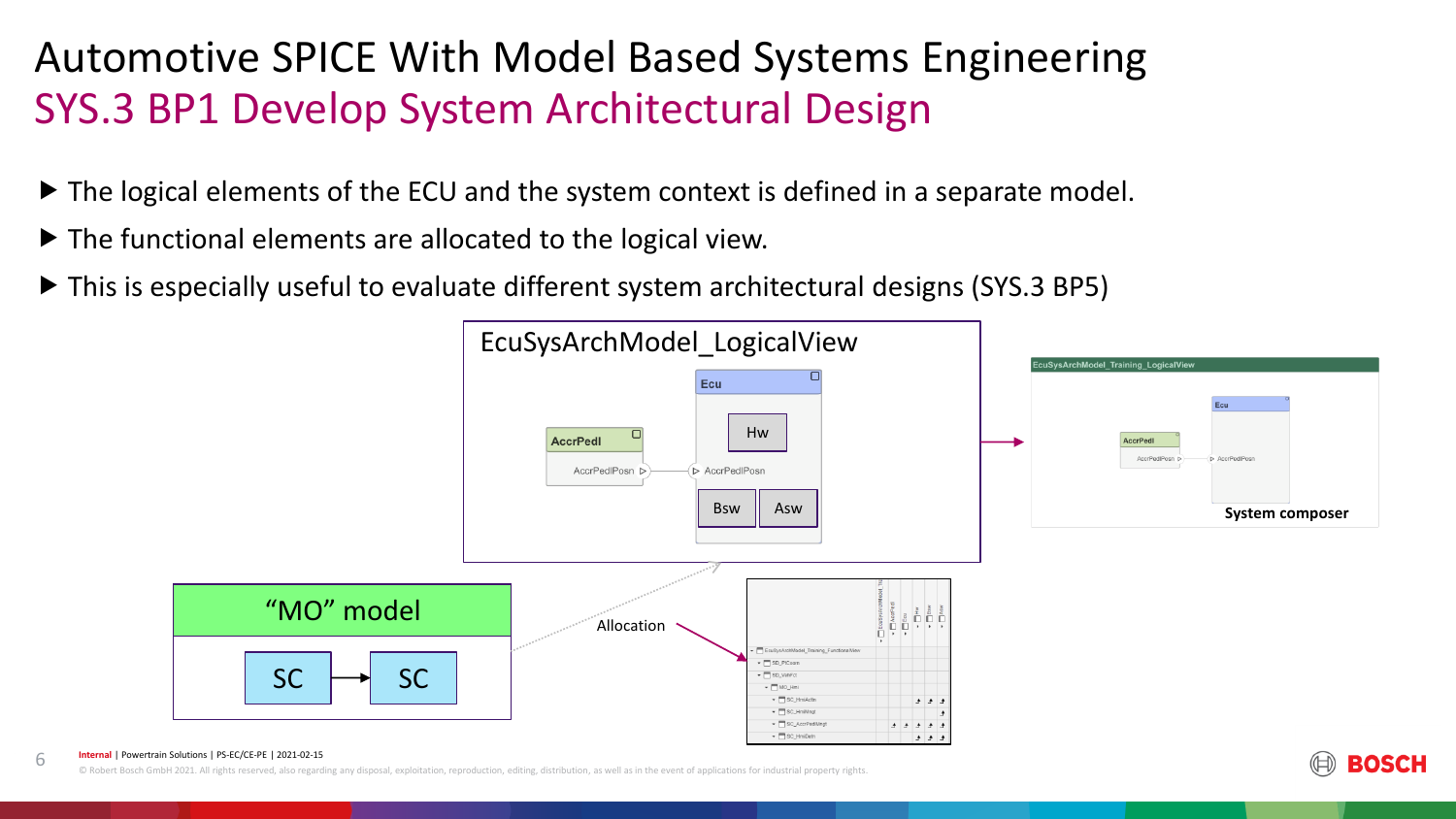# <span id="page-6-0"></span>SYS.3 BP2 allocation, BP6 traceability and BP7 consistency of system requirements Automotive SPICE With Model Based Systems Engineering

- ▶ Bidirectional links to DOORS with help of the Simulink requirement toolbox.
- Easy take over of requirements allocations between projects, as requirements are included in the architecture import/export.
- $\triangleright$  Consistency is checked by the traceability matrix.



### **Internal** | Powertrain Solutions | PS-EC/CE-PE | 2021-02-15 7

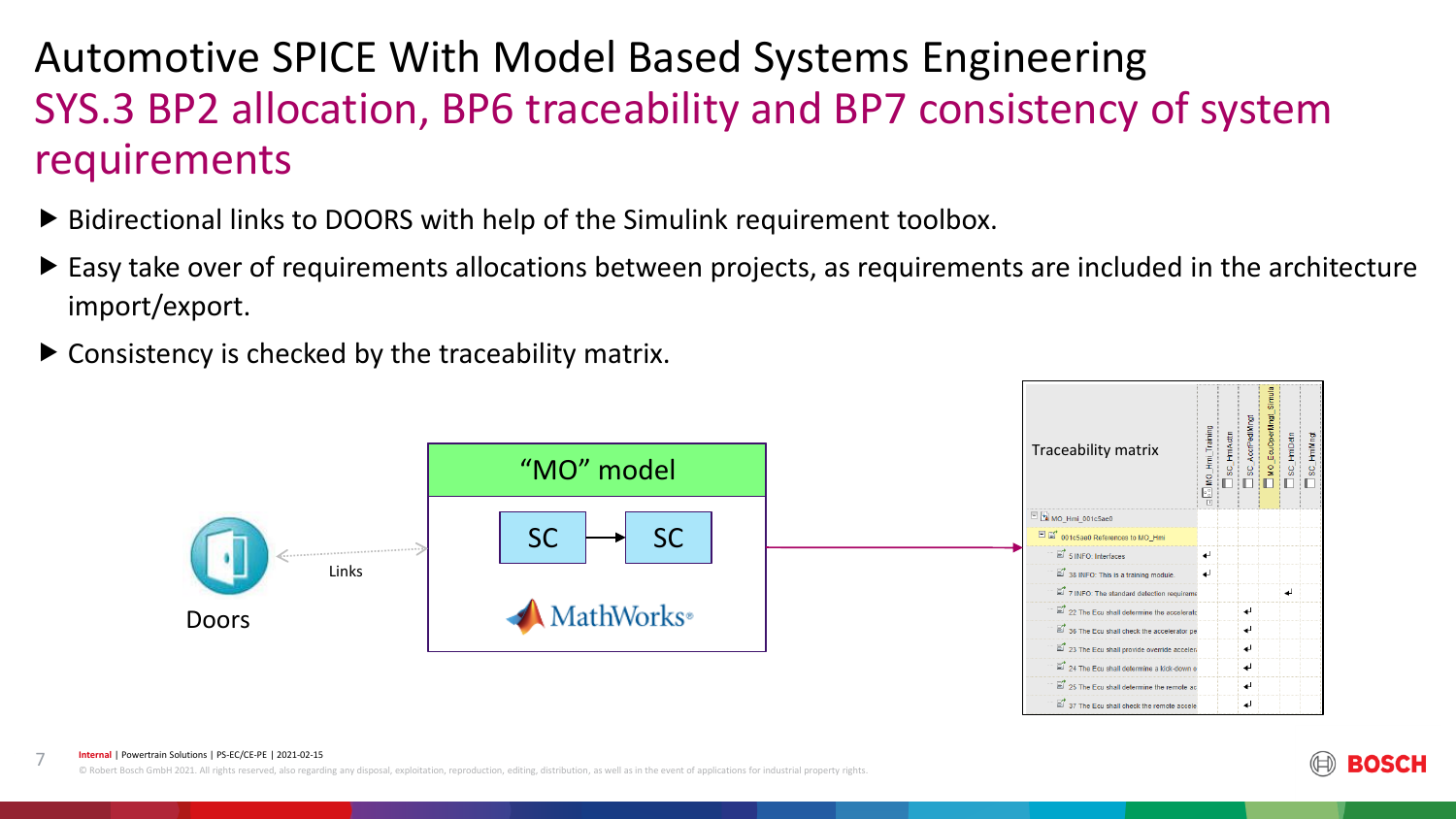## SYS.3 BP3 Define interfaces of system elements Automotive SPICE With Model Based Systems Engineering

- System interfaces are included in the System Composer architecture import and defined as part of the "MO" model in a dedicated data dictionary.
- The consistency between the static SystemComposer model and the referenced behavior models in Simulink is ensured by Simulink diagnostics.



### **Internal** | Powertrain Solutions | PS-EC/CE-PE | 2021-02-15 8

© Robert Bosch GmbH 2021. All rights reserved, also regarding any disposal, exploitation, reproduction, editing, distribution, as well as in the event of applications for industrial property rights.



⊓

**SC HmiMngt** 

AccrPedIPosn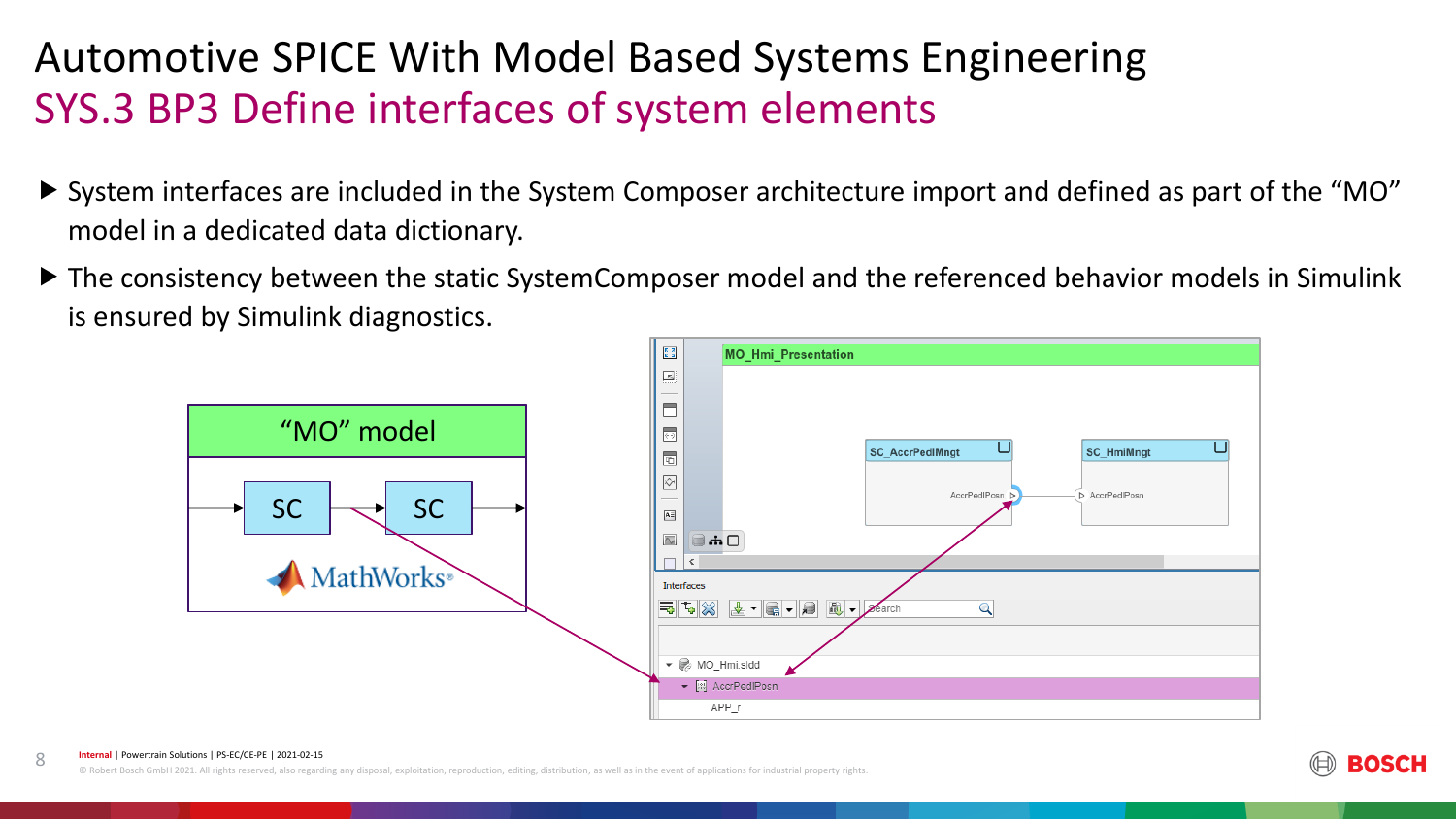### <span id="page-8-0"></span>SYS.3 BP4 Describe dynamic behavior Automotive SPICE With Model Based Systems Engineering

- ▶ Dynamic behavior models in Simulink, Stateflow or other tools, e.g. UML.
- $\triangleright$  Simulation is optional recommended for major new system developments.



**BOSCI** 

### **Internal** | Powertrain Solutions | PS-EC/CE-PE | 2021-02-15 9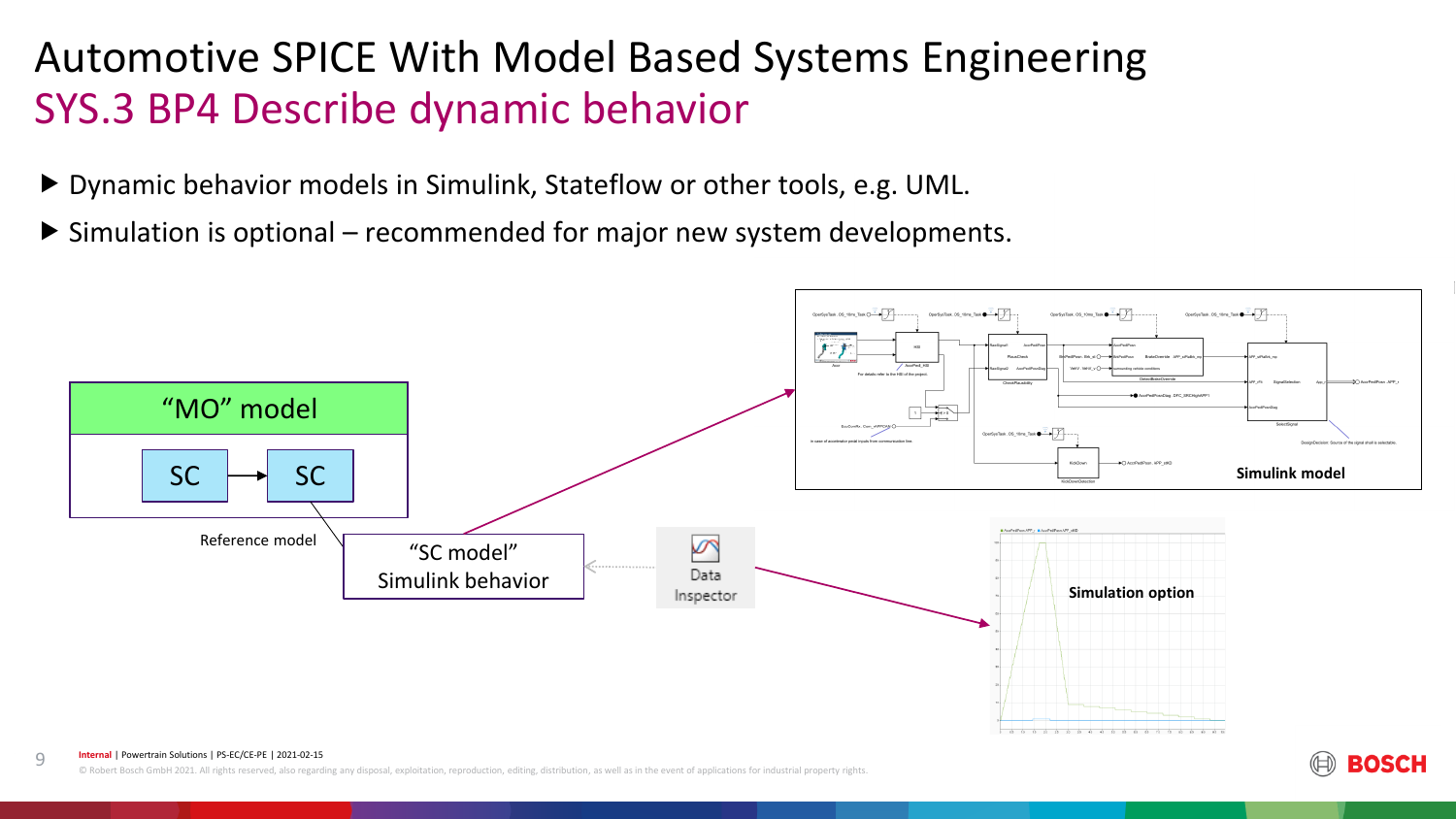### SYS.3 BP5 Evaluate alternative system architectures Automotive SPICE With Model Based Systems Engineering

 $\blacktriangleright$  For the evaluation of alternative system architectures a draft model or analysis is created based on the respective use case. In addition to the traditional tools like power point and Excel, System Composer models gain user acceptance. The model analysis feature of System Composer and the allocation scenarios strengthen this approach.



**BOSC** 

### **Internal** | Powertrain Solutions | PS-EC/CE-PE | 2021-02-15 10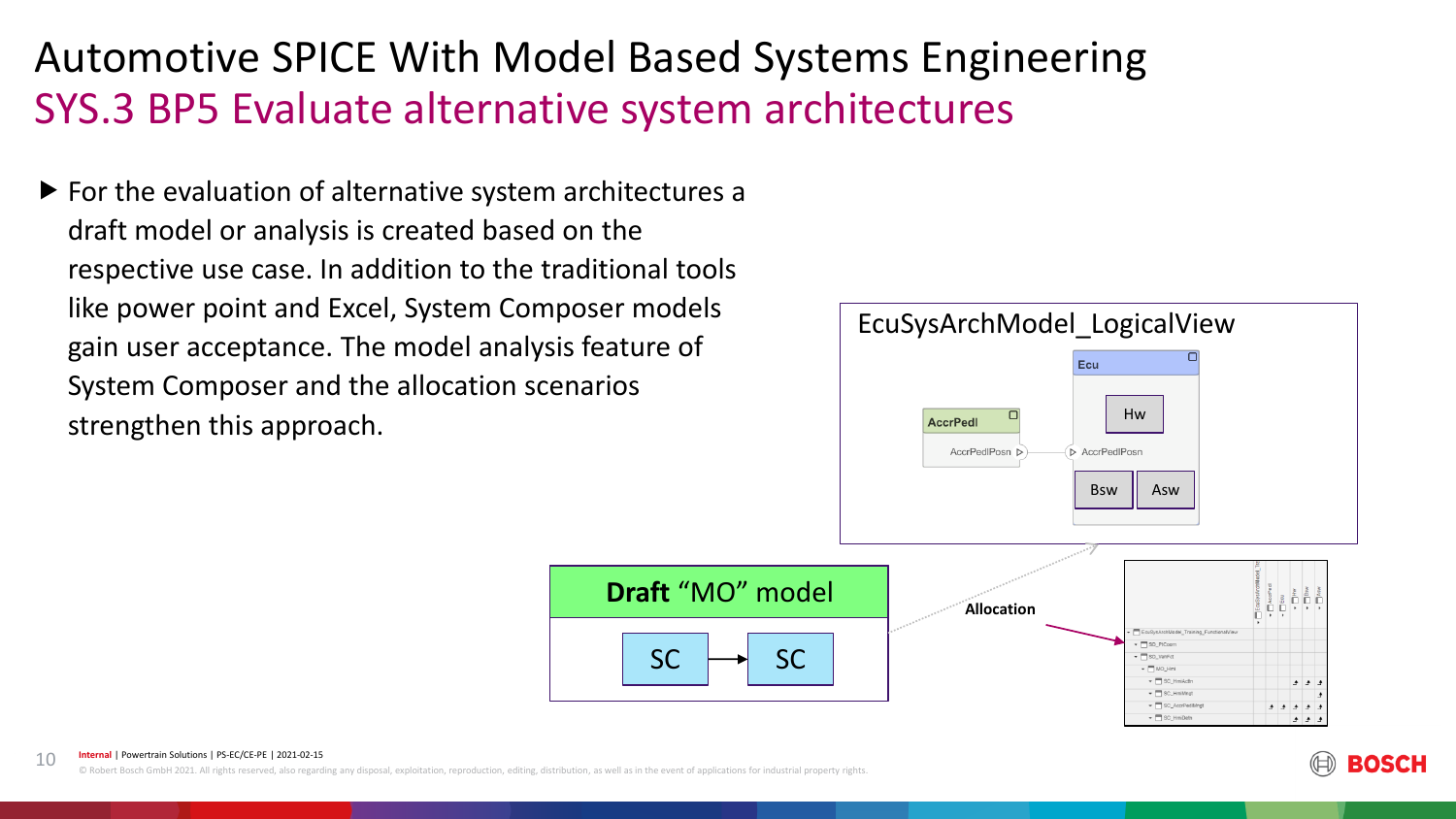# SYS.3 BP8 Communicate agreed system architectural design Automotive SPICE With Model Based Systems Engineering

- ▶ Reporting of the individual "MO" sub systems or the complete model of the ECU through "Report generator".
- ▶ The report includes the linked requirements and all reference models.
- $\triangleright$  The pdf report option is selected for the Robert Bosch review tool and our standard documentation exchange format.



### **Internal** | Powertrain Solutions | PS-EC/CE-PE | 2021-02-15 11

regarding any disposal, exploitation, reproduction, editing, distribution, as well as in the event of applications for industrial property rights